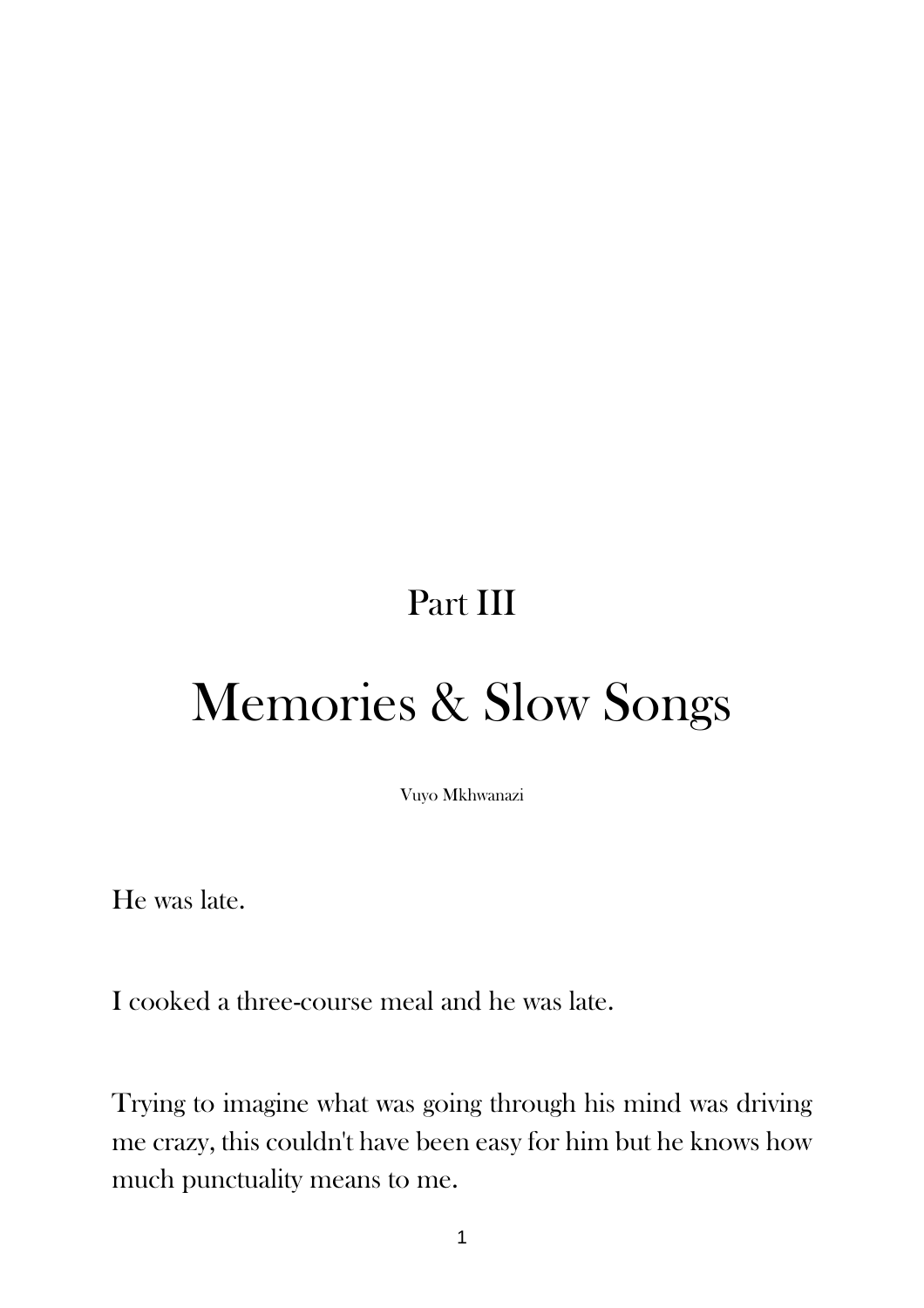I wanted to be there for him but he wanted to go alone. Losing Oarabile changed him. He smiled less, went out less, it was almost as if he had no desire to make his presence known in the world. He just wanted to disappear, actually he disappeared.

I can't blame him though, I wouldn't be myself if I lost Keamogetse. Being a single mother is hard but a child is the truest love one can ever find. She changed my world and on most days I think she is my soul mate.

When I found out I was pregnant I didn't know what to do. It caught me off-guard, I didn't even know when it happened but I was grateful. The idea of bringing a child into my life scared me. I was struggling to find a job, my boyfriend had just broken up with me and things were awkward between Angelo and I. I had no one I could turn to for the first few months.

"Mommy, mommy. Someone is at the door….HE IS HERE". Kea run up to me, she was excited that her favourite human in the world was here. She and Angelo got along really well. She saw him as her father. He loved her dearly but I could see he always kept his feelings reserved and was guarded. A huge part of me hoped that he wouldn't do that with Oratilwe but I also hoped that finding out about his daughter with Namisa wouldn't come between him and Kea.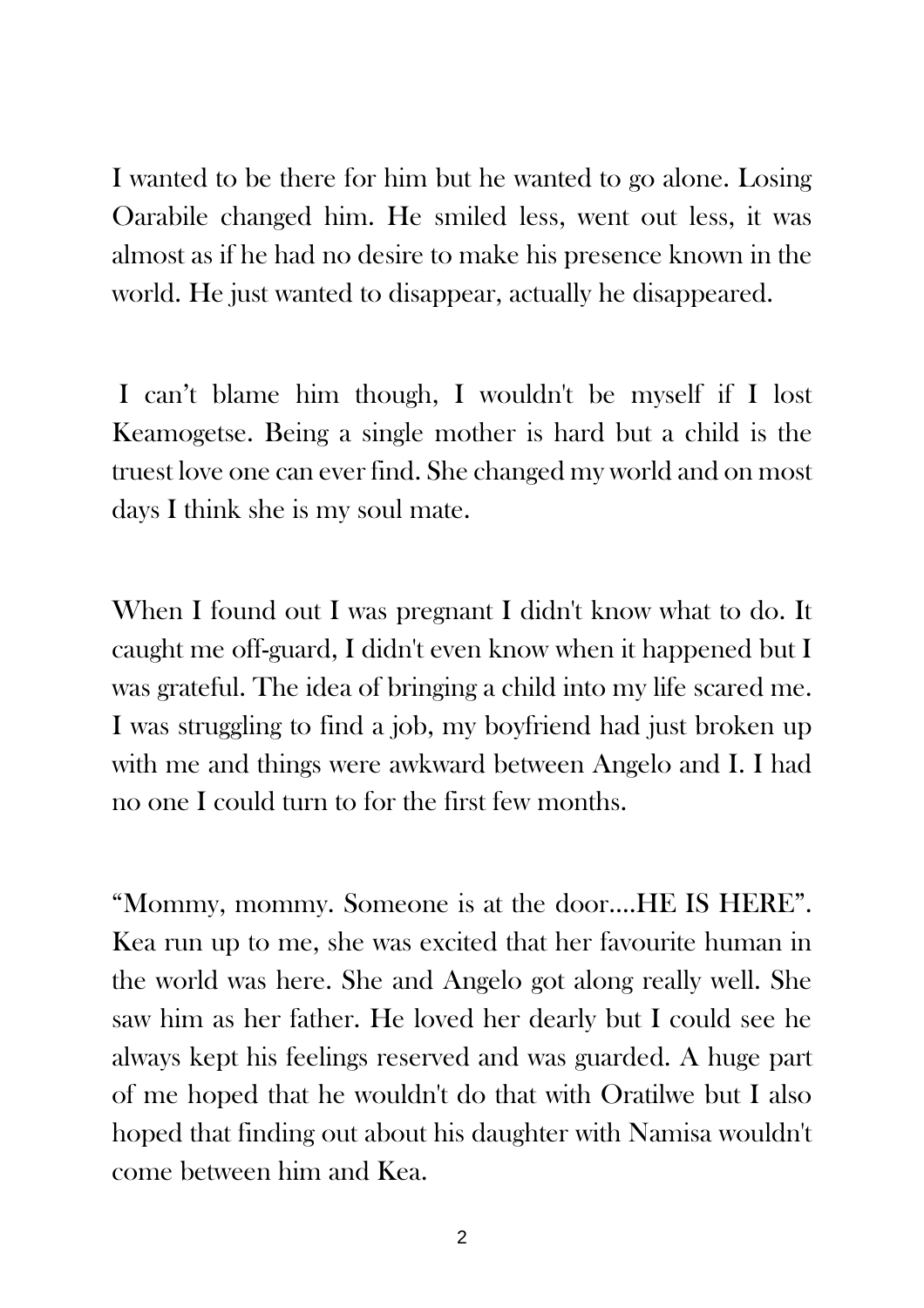Sometimes I wish Namisa had kept Ora a secret, Angelo was finally learning to make peace and move on with his life. He was happy with his job, started dating Lonwabo and was making efforts to go out more, to spend more time with his friend. However if Namisa hadn't come back into his life, maybe he wouldn't have found the strength to visit Oarabile's grave today. I guess one must always take the good with the bad.

"Hi Vuyo… I'm sorry I'm late", he said while wiping his feet on the doormat. "I had a flat tire. That took a bit of time and I had to drive slowly, couldn't risk it".

"Wait", I said as he tried to give me a hug. "Let me get Kea to get you a towel. You're wet. I don't want a mess all over my house. Dry yourself off and go freshen up in the guest bedroom."

He said it was a flat tire but I've known him long enough to tell when he'd been crying. Rain and tears, this was just like that night.

Watching him play with Kea always warmed my heart and this night was not any different. She knocked on the guest room door a few times before he came out and so began their antics. Piggy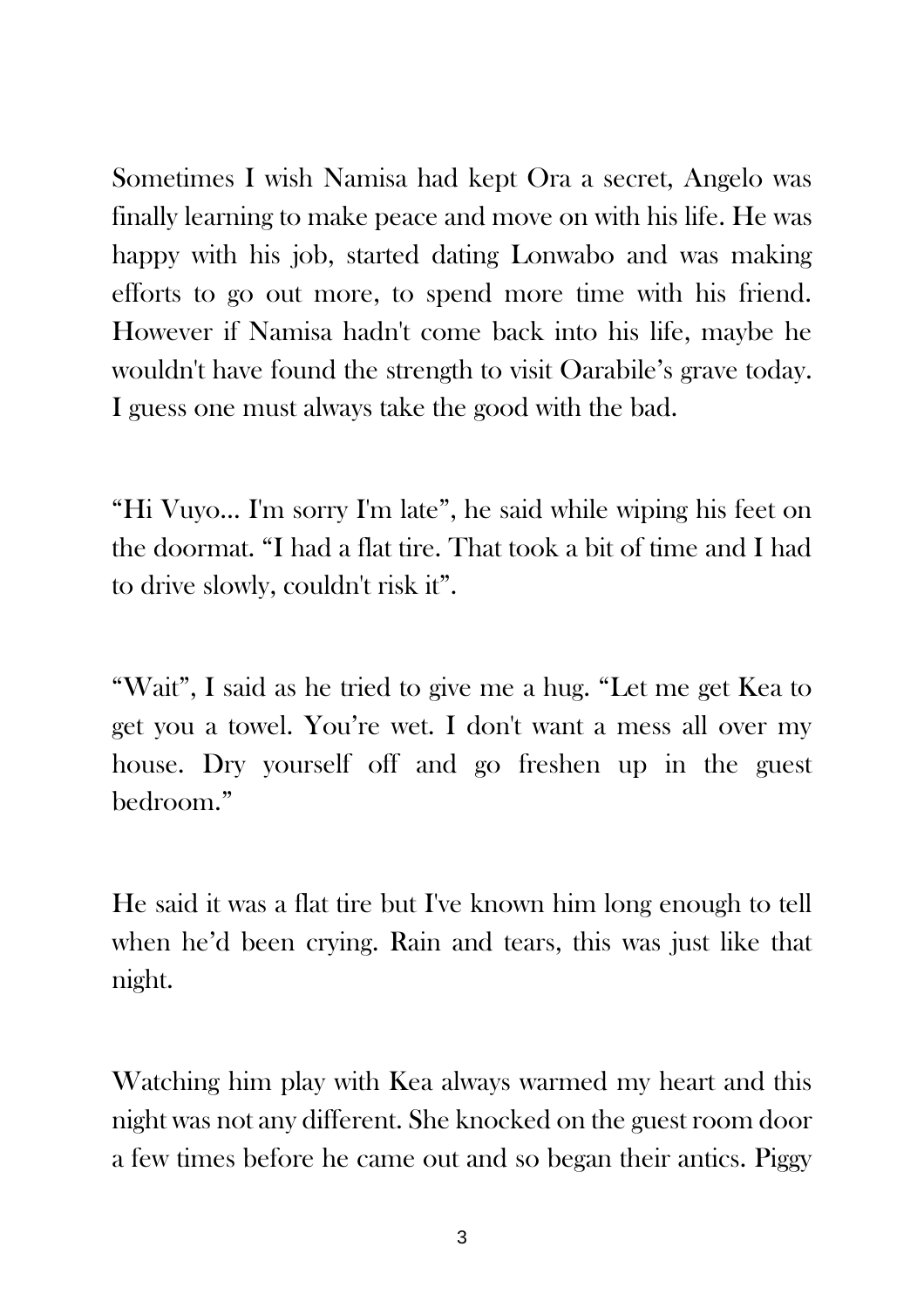back riding, watching television and talking about what she wanted for Christmas. Their conversations were as loud and animated as ever but fun to watch.

"Goodnight mommy", she whispered and ran to kiss Angelo on the cheek. "Oh… So where is my kiss" I asked.

"You'll get it in the morning", she giggled and ran to her room.

As soon as Kea shut her door close, I looked to Angelo. He had that look in his eyes again but this time it wouldn't work.

"I know you have a lot on your mind Angel, talk to me. Don't shut me out".

He looked at me and then at his phone. He asked to be excused so he could call Lonwabo and tell her that he would be getting home late, he wanted to wait for the rain to calm down a bit. He wasn't always this cautious. Trying to stick to the speed limit or driving carefully are traits he developed during his period of reclusion. It wasn't necessarily that he was reckless but he just seemed to not trust himself as much.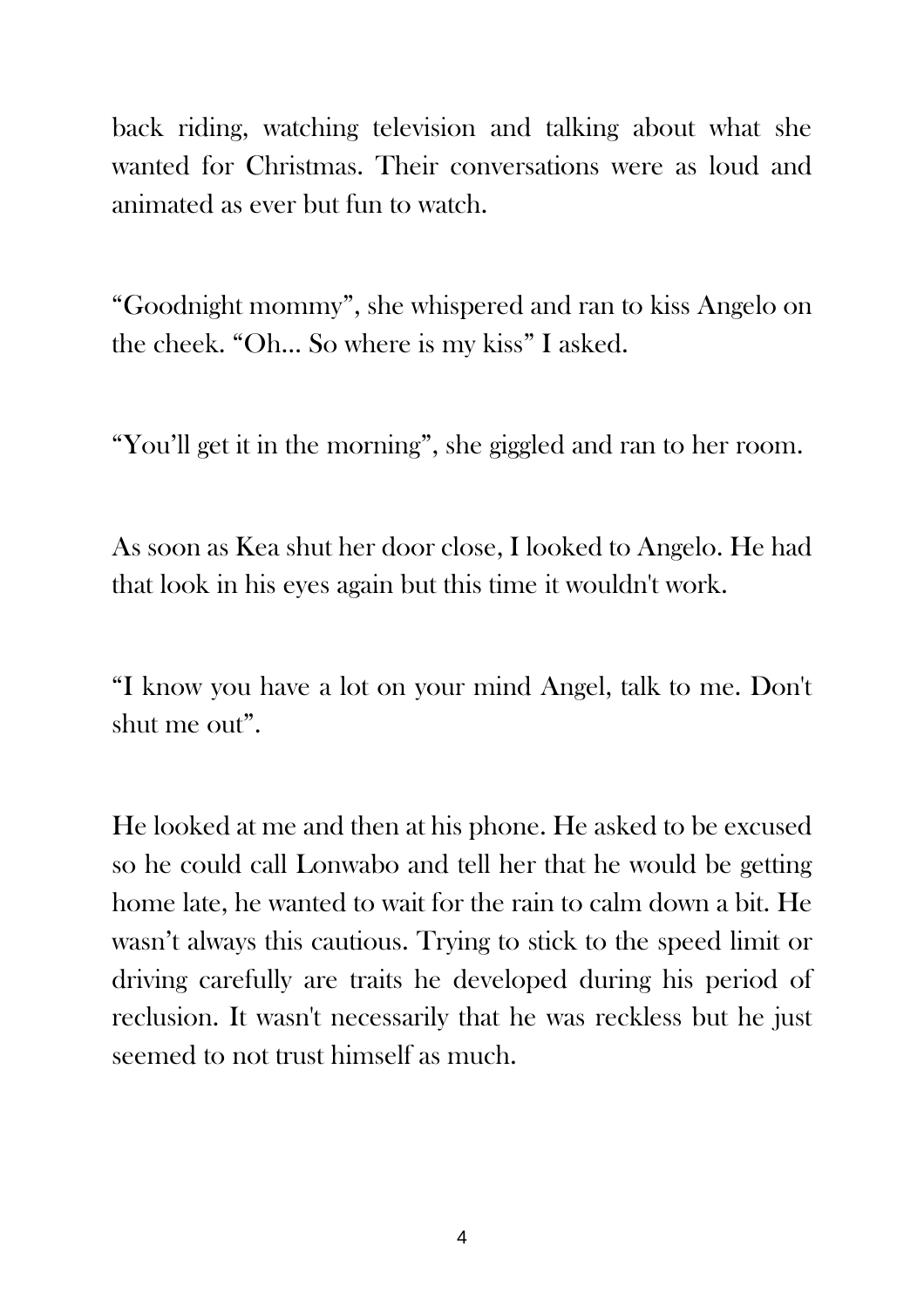I wanted to offer him a drink to help him relax but I was afraid he might think I was trying to recreate that night.

I remember seeing him walk up to me. He first sat on the couch, stood up, sat again and then gave me hug that felt like he was throwing himself in my arms. I was confused but I figured he would open up to me and after a few drinks he did more than just open up.

I remember that night vividly including how bad I felt but the way he kissed me and the way he held me, it was wrong but it felt right.

He spoke about the funeral, about how he tried to tell Namisa how he was feeling about losing their son but she would just burst into tears, and that he felt that her pain was greater than his.

After a few drinks I was opening up too.

I wanted to let him talk that night but I had been bottling up so much. I told him that Thabo used to hit me, that Thabo was seeing other women and he made me feel not enough. I was a cliché. I was basically a desperate woman and I needed attention. I must have convinced myself it was okay, as I moved closer to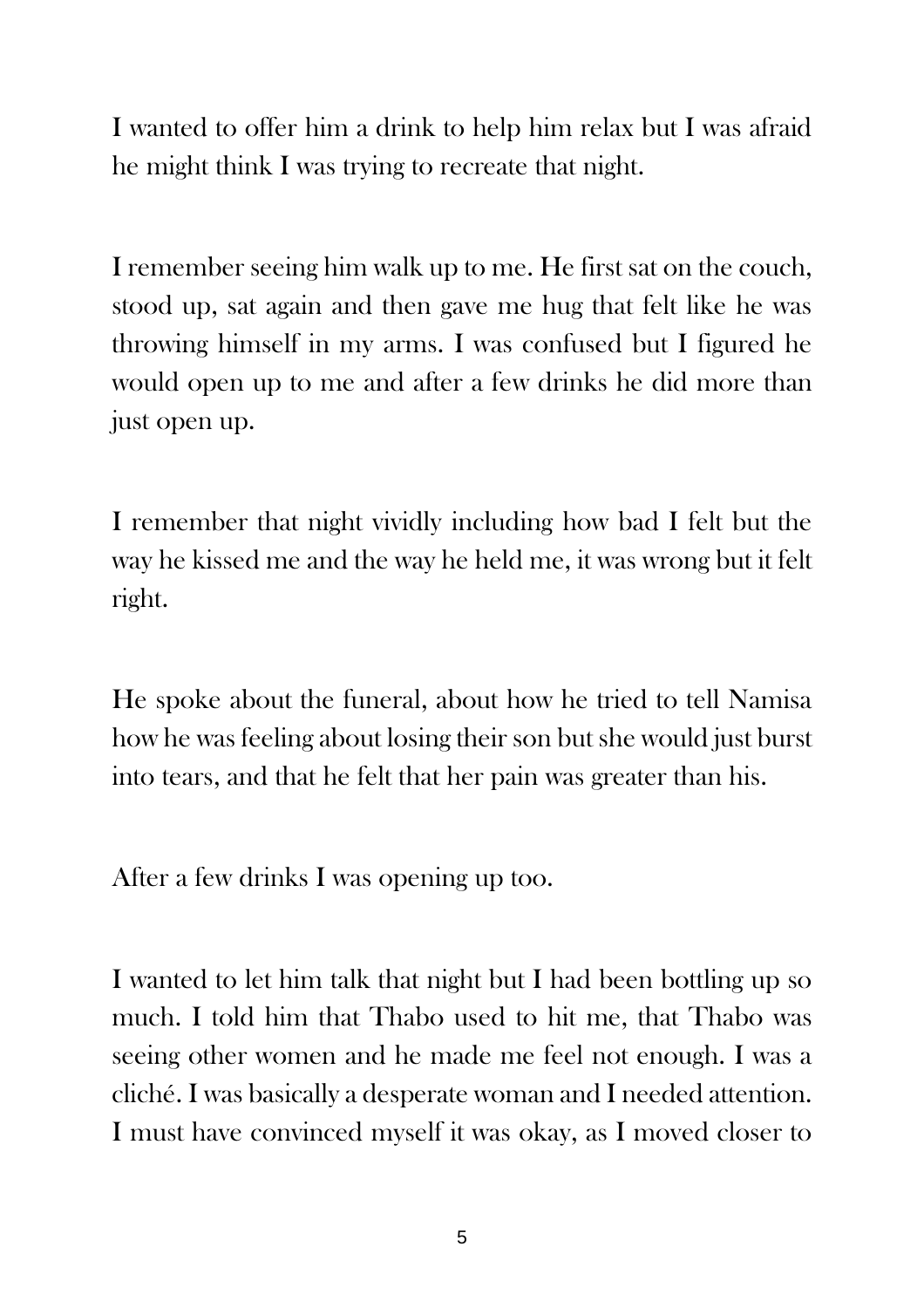him that night I had to remind myself that he said he and Namisa fought and he was sure it was over that time.

I was still with Thabo but I told myself I was going to leave him, I had had enough of the abuse and cheating. I don't know who kissed who first but I know I didn't pull away, I know I wanted more. For the first time in a long time I was being kissed by someone who I knew loved me even if I wasn't sure it was the kind of love I wanted to feel.

Quickly we realized what we had done was wrong. He smiled and laughed nervously and I played with my hair while looking away. He was tired that night and asked to sleep. I obliged him but I was still curious.

We had just kissed and I wasn't sure if it was the alcohol or emotions but he needed comfort and I needed to feel something. I went to my room while he slept on the couch and put on my night dress. I always liked how the black lace felt against my skin, so wearing it, hopefully it would give me the courage to persuade him to continue.

As I made my way to him, Namisa and Thabo were the last thing on my mind. I was however concerned about our friendship. I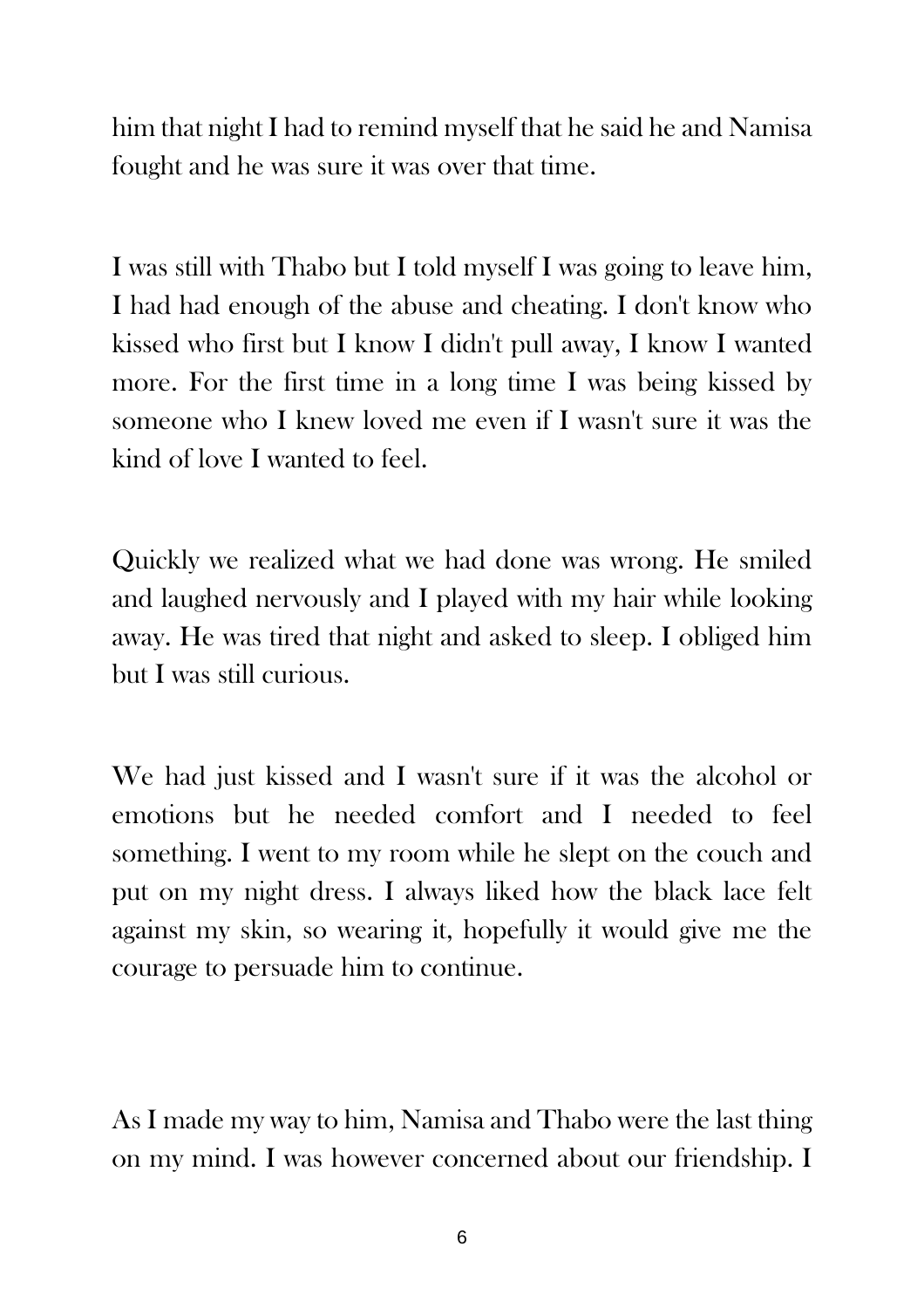wondered if it would survive the night and would I be able to stop myself from wanting to feel that again.

I kissed him on the lips again and put his hand on my waist. I kissed him once more and put a little more effort into it. I felt my tongue graze his teeth as it made its way to his.

He opened his eyes surprised, he wanted to speak but I feared he would say her name and so I put my finger on his lips. He sat up and we looked eyes, him looking at me, me looking at him. We were in a stale mate and I knew he needed a push.

I went on my knees and felt my nerves build up. My hands were moving on their own as I tried to convince myself to go further, "Vuyo. It's okay. It's going to be okay. Just try and if he says no, then you stop".

Slowly I unzipped his pants and prepared to taste his manhood but quickly the nerves faded as the size filled my mouth and his moan fed my ego. I continued, making sure all the lessons I got from Thabo were put to use. He always said, 'Make sure it's wet before you use your hands and don't forget, pressure. Use the right amount of pressure'.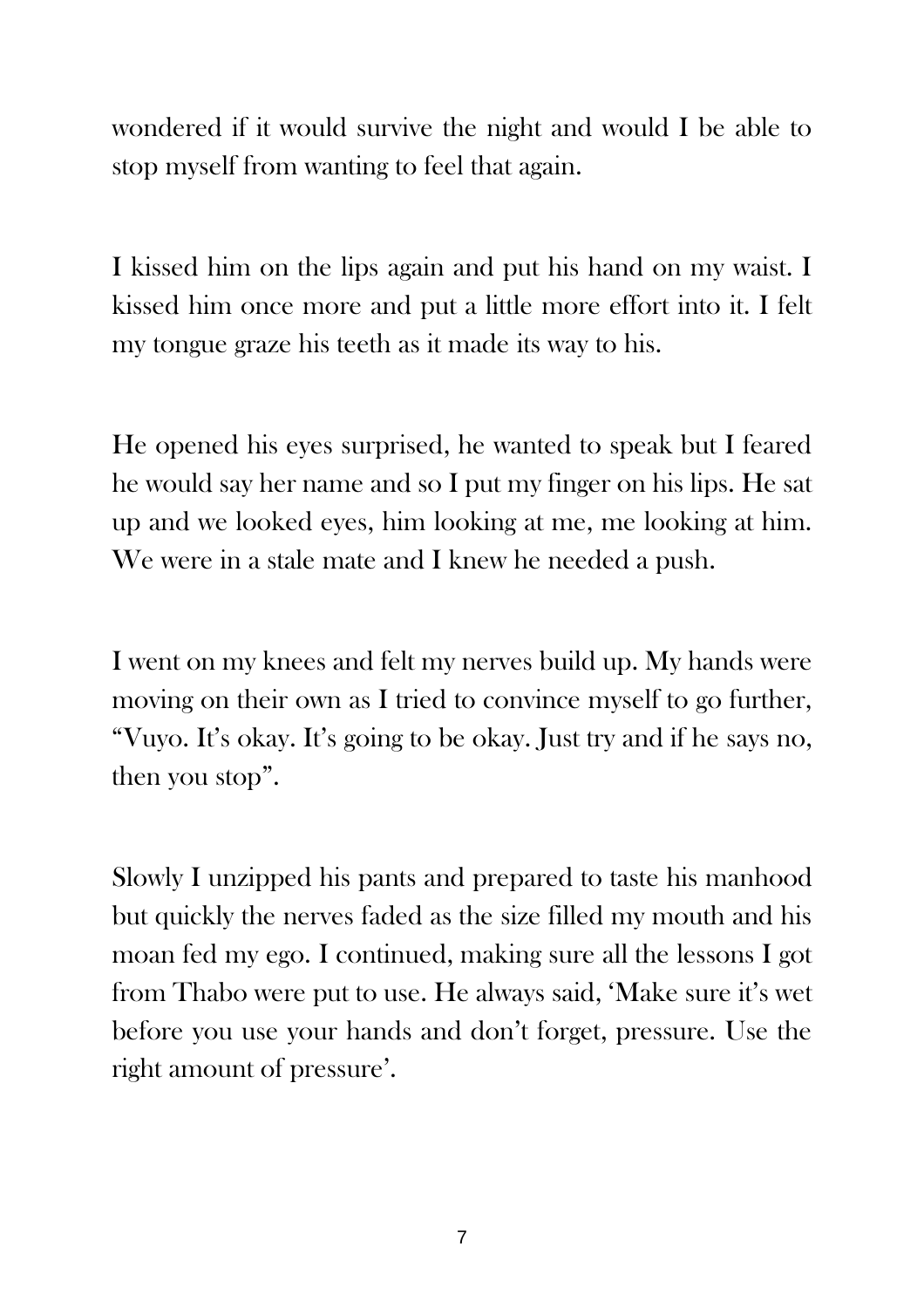Angelo was silent, hardly moving. I wanted to see if he was okay and as I began to pull back I felt his hand pushing down on my head, urging me to take more in. I obliged and heard him whisper "Oh, GOD". I kept going, every so often moving my hands along his inner thigh, rotating between taking it in, focusing on the head and playing with his sack.

I felt him get close, he was almost there. Ready to explode and I wanted it inside me. I made him lean back against the couch and positioned myself on his lap. I wanted to do it but I paused.

My nerves were back. I froze and just stared at him. I blushed and looked away. As I was about to pull away I felt his hands on my waist lowering me down onto him and I felt him open my gates. It slid right in. My walls surrounded him and we were one. With eyes closed, I let out a prayer in the form of a moan and there was my first orgasm.

Even though he belonged to someone else and I, to another. Me in his arms and he in mine, making love made sense and I reserved tomorrow to focus on today's regrets. That night I realised I was actually in love with my best friend but there was never a right time to tell him. He was with Namisa by the time I was ready to accept my feelings for him and I was pregnant. He had lost his son and the last thing I wanted him to do was be a step-father to a child he wasn't ready for but while I was waiting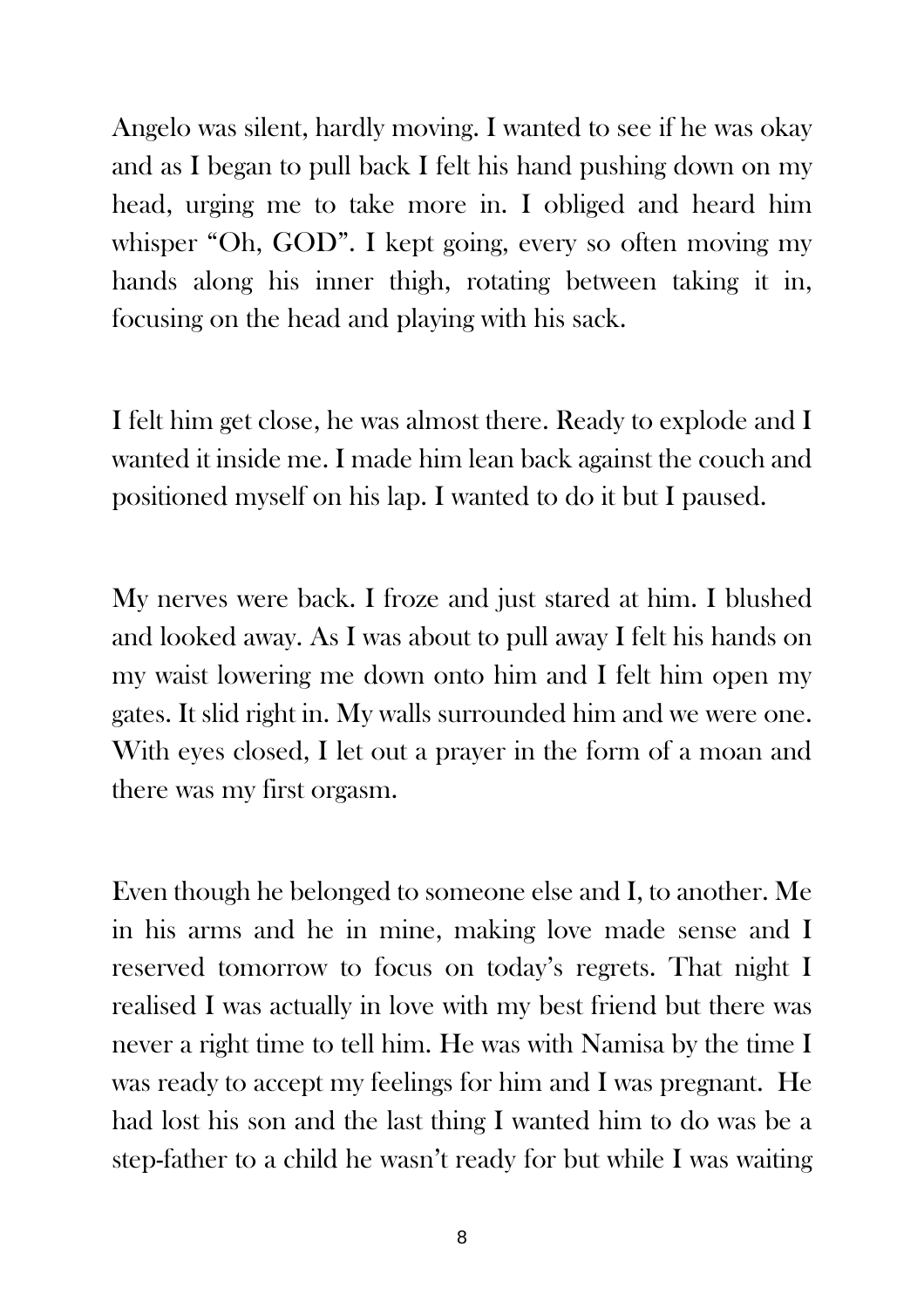for him to heal, he fell in love with Lonwabo and now here I am with him beside me, watching listening to music, reminiscing a weekend we have never acknowledged happened.

After Kea was born, he visited me often but this was the first time this couch symbolized something else. It was the place he lay me down and put my feet in the air. I remember him looking down at me and shame running across my face, I was afraid he could see how much I was enjoying it.

How I was enjoying his chest pressed against mine with my knees to my head. His thrusts and my moans were in rhyme. He had his way with me and I was happy. I knew he was using me as an escape but it was amazing and a moment I cherish.

We made love in different ways, in different places all over my house and in that I learnt so much. I learnt so many things about my friend. When I sat on his face, I found out that his tongue feels like silk. I learnt that as gentle as in nature as he is, he can be forceful when he wants. He showed me that he knows where to place his hands while a woman rides, how hard to hit when her rear was in view and how hard to pull her hair when she wasn't being loud enough.

I don't know if I let him have it or he just took it but it was his over and over again. Begging him to go deeper, pleading he go